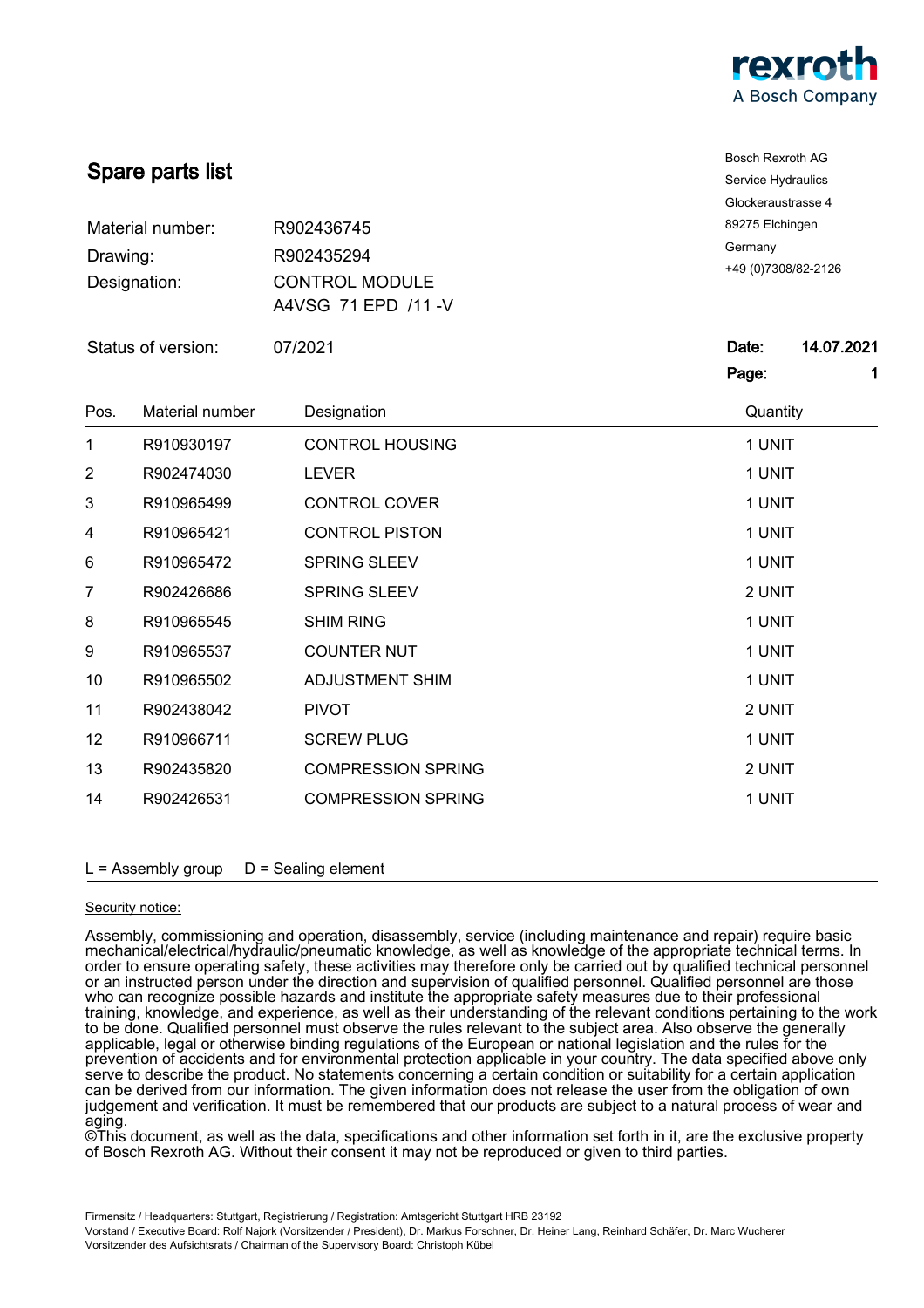

|                                              | Spare parts list | <b>Bosch Rexroth AG</b><br>Service Hydraulics<br>Glockeraustrasse 4<br>89275 Elchingen<br>Germany<br>+49 (0) 7308/82-2126 |                     |                                     |
|----------------------------------------------|------------------|---------------------------------------------------------------------------------------------------------------------------|---------------------|-------------------------------------|
| Material number:<br>Drawing:<br>Designation: |                  |                                                                                                                           |                     | R902436745                          |
|                                              |                  |                                                                                                                           |                     | R902435294<br><b>CONTROL MODULE</b> |
|                                              |                  |                                                                                                                           |                     |                                     |
| Status of version:                           |                  | 07/2021                                                                                                                   | 14.07.2021<br>Date: |                                     |
|                                              |                  |                                                                                                                           | Page:               | $\mathbf{2}$                        |
| Pos.                                         | Material number  | Designation                                                                                                               | Quantity            |                                     |
| 15                                           | R902576601       | <b>RETAINING RING</b>                                                                                                     | 1 UNIT              |                                     |
| 16                                           | R910105422       | <b>SUPPORTING DISC</b>                                                                                                    | 1 UNIT              |                                     |
| 17                                           | R902602653       | PROPORTIONAL SOLENOID                                                                                                     | 2 UNIT              |                                     |
| 18                                           | R910997949       | <b>CLAMPING SLEEVE</b>                                                                                                    | 2 UNIT              |                                     |
| 19                                           | R910073571       | <b>SLOTTED SPRING PIN</b>                                                                                                 | 2 UNIT              |                                     |
| 20                                           | R910109304       | SOCKET HEAD CAP SCREW                                                                                                     | 1 UNIT              |                                     |
| 21                                           | R910120111       | SOCKET HEAD CAP SCREW                                                                                                     | 6 UNIT              |                                     |
| 22                                           | R910109177       | SOCKET HEAD CAP SCREW                                                                                                     | 1 UNIT              |                                     |
| 24                                           | R909831318       | DOUBLE BREAK-OFF PLUG                                                                                                     | 1 UNIT              |                                     |
| 25                                           | R910971138       | O-RING                                                                                                                    | 1 UNIT<br>D         |                                     |
| 26                                           | R910934357       | O-RING                                                                                                                    | 1 UNIT<br>D         |                                     |
| 27                                           | R910824801       | O-RING                                                                                                                    | 1 UNIT<br>D         |                                     |
| 28                                           | R910930806       | O-RING                                                                                                                    | 3 UNIT<br>D         |                                     |
|                                              |                  |                                                                                                                           |                     |                                     |

# Security notice:

Assembly, commissioning and operation, disassembly, service (including maintenance and repair) require basic mechanical/electrical/hydraulic/pneumatic knowledge, as well as knowledge of the appropriate technical terms. In order to ensure operating safety, these activities may therefore only be carried out by qualified technical personnel or an instructed person under the direction and supervision of qualified personnel. Qualified personnel are those who can recognize possible hazards and institute the appropriate safety measures due to their professional training, knowledge, and experience, as well as their understanding of the relevant conditions pertaining to the work to be done. Qualified personnel must observe the rules relevant to the subject area. Also observe the generally applicable, legal or otherwise binding regulations of the European or national legislation and the rules for the prevention of accidents and for environmental protection applicable in your country. The data specified above only serve to describe the product. No statements concerning a certain condition or suitability for a certain application can be derived from our information. The given information does not release the user from the obligation of own judgement and verification. It must be remembered that our products are subject to a natural process of wear and aging.

©This document, as well as the data, specifications and other information set forth in it, are the exclusive property of Bosch Rexroth AG. Without their consent it may not be reproduced or given to third parties.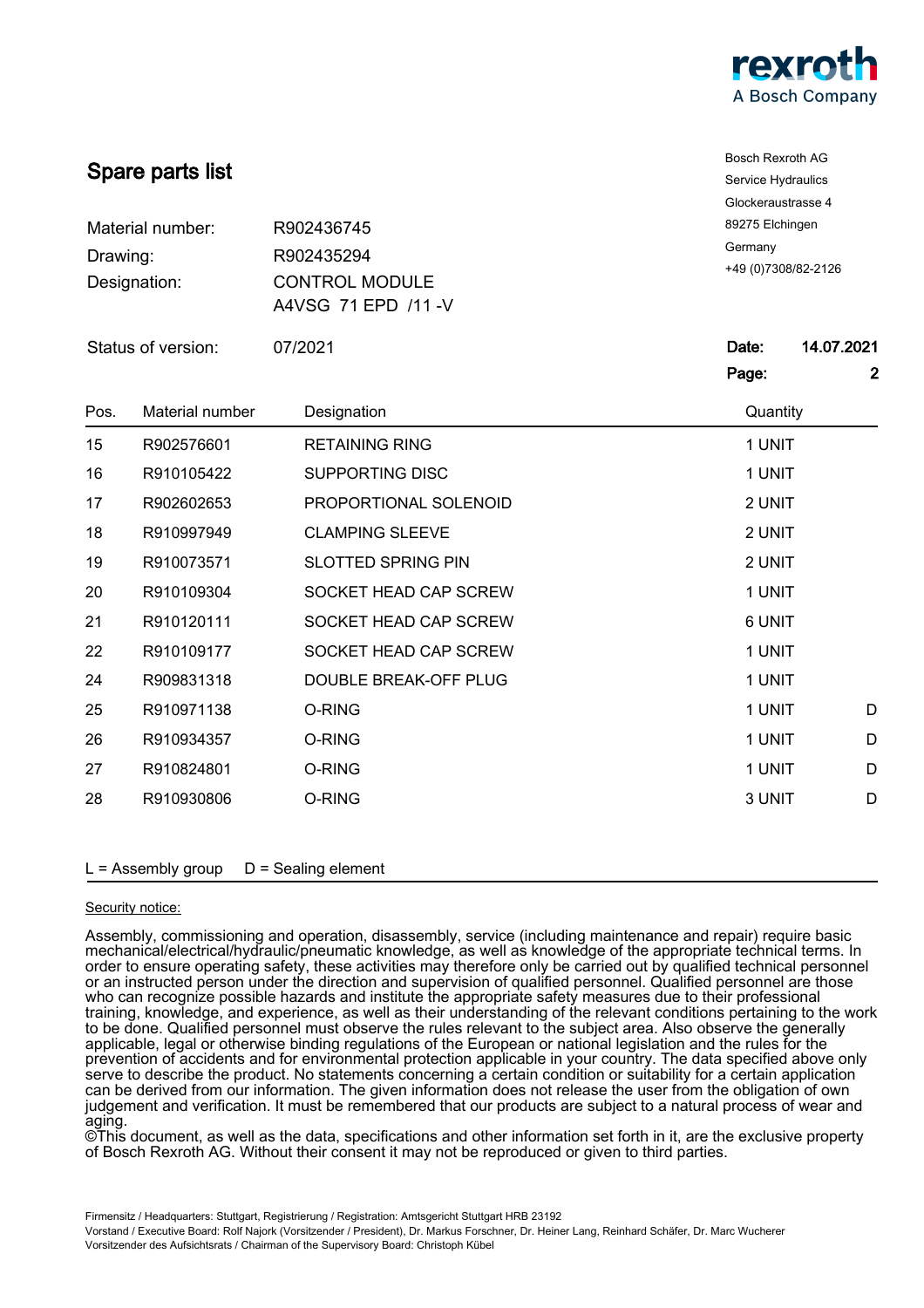

|                                              |                  | <b>Bosch Rexroth AG</b>                                                  |                                                    |  |                    |  |         |                     |
|----------------------------------------------|------------------|--------------------------------------------------------------------------|----------------------------------------------------|--|--------------------|--|---------|---------------------|
|                                              | Spare parts list |                                                                          | Service Hydraulics                                 |  |                    |  |         |                     |
|                                              |                  |                                                                          | Glockeraustrasse 4                                 |  |                    |  |         |                     |
| Material number:<br>Drawing:<br>Designation: |                  | R902436745<br>R902435294<br><b>CONTROL MODULE</b><br>A4VSG 71 EPD /11 -V | 89275 Elchingen<br>Germany<br>+49 (0) 7308/82-2126 |  |                    |  |         |                     |
|                                              |                  |                                                                          |                                                    |  | Status of version: |  | 07/2021 | 14.07.2021<br>Date: |
|                                              |                  |                                                                          |                                                    |  |                    |  |         | 3<br>Page:          |
|                                              |                  |                                                                          |                                                    |  |                    |  |         |                     |
| Pos.                                         | Material number  | Designation                                                              | Quantity                                           |  |                    |  |         |                     |
| 29                                           | R910756601       | O-RING                                                                   | 1 UNIT<br>D                                        |  |                    |  |         |                     |
| 30                                           | R909156649       | <b>SCREW PLUG</b>                                                        | 1 UNIT<br>D                                        |  |                    |  |         |                     |
| 31                                           | R909153930       | <b>SCREW PLUG</b>                                                        | 1 UNIT                                             |  |                    |  |         |                     |
| 34                                           | R902650809       | <b>SHIM RING</b>                                                         | 2 UNIT                                             |  |                    |  |         |                     |
| 35                                           | R910756652       | <b>SHIM RING</b>                                                         | 2 UNIT                                             |  |                    |  |         |                     |
| 36                                           | R910416398       | <b>SHIM RING</b>                                                         | 2 UNIT                                             |  |                    |  |         |                     |

## Security notice:

Assembly, commissioning and operation, disassembly, service (including maintenance and repair) require basic mechanical/electrical/hydraulic/pneumatic knowledge, as well as knowledge of the appropriate technical terms. In order to ensure operating safety, these activities may therefore only be carried out by qualified technical personnel or an instructed person under the direction and supervision of qualified personnel. Qualified personnel are those who can recognize possible hazards and institute the appropriate safety measures due to their professional training, knowledge, and experience, as well as their understanding of the relevant conditions pertaining to the work to be done. Qualified personnel must observe the rules relevant to the subject area. Also observe the generally applicable, legal or otherwise binding regulations of the European or national legislation and the rules for the prevention of accidents and for environmental protection applicable in your country. The data specified above only serve to describe the product. No statements concerning a certain condition or suitability for a certain application can be derived from our information. The given information does not release the user from the obligation of own judgement and verification. It must be remembered that our products are subject to a natural process of wear and aging.

©This document, as well as the data, specifications and other information set forth in it, are the exclusive property of Bosch Rexroth AG. Without their consent it may not be reproduced or given to third parties.